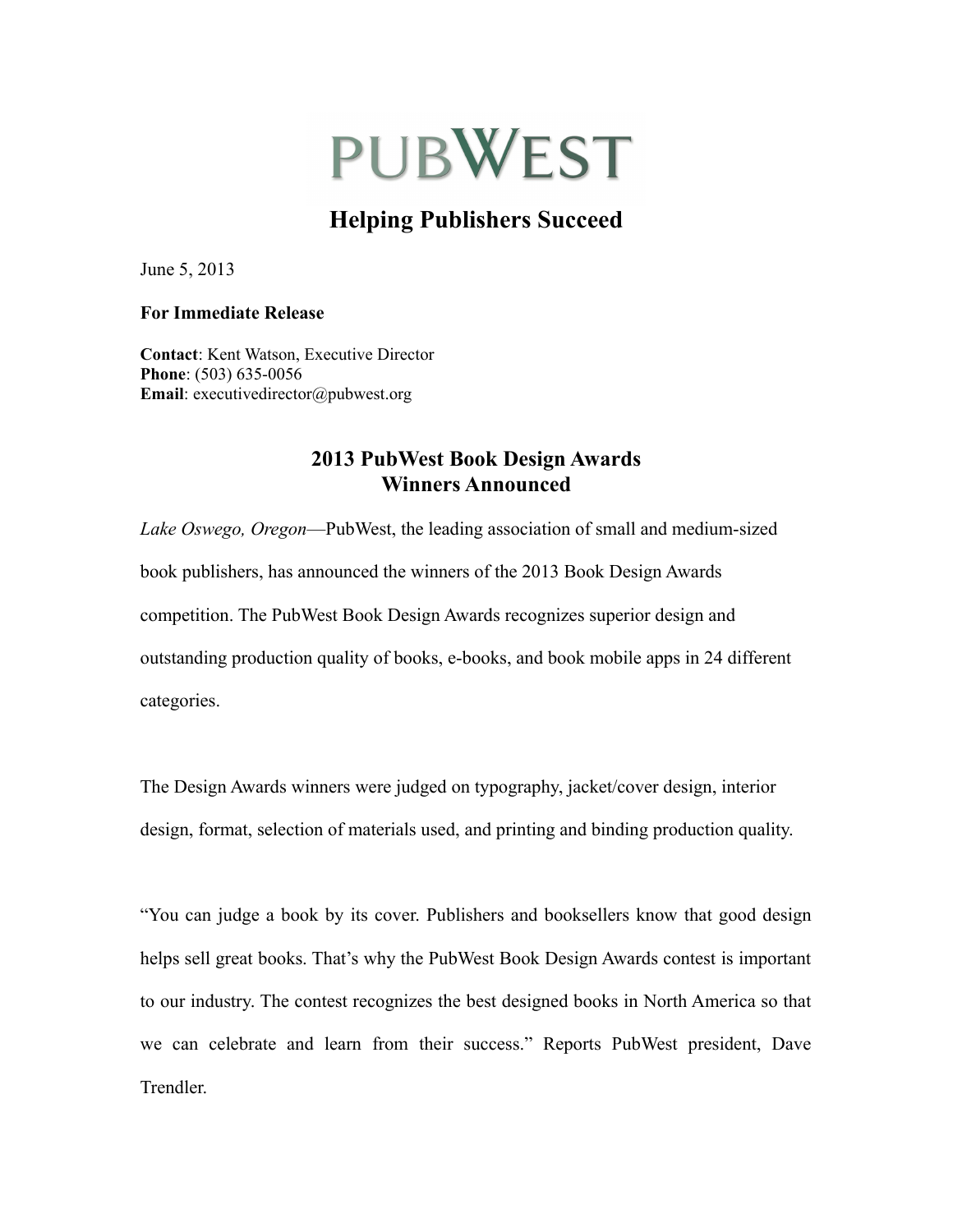For the complete list of winners please visit [www.pubwest.org/design-awards.](http://www.pubwest.org/design-awards) A selection of photographs and video tours of Design Award-winning titles is available online:

<http://pinterest.com/pubwest/>

[http://www.youtube.com/pubwest](http://www.youtube.com/playlist?list=PLJSfCwUMrt_GCSIZWTmrObjQvU1-CKjVe)

<https://www.facebook.com/OfficialPubWest>

Winners will be recognized at the 2013 PubWest Conference to be held November 7-9, 2013 in Santa Fe, New Mexico, at the historic LaFonda Hotel. Contact PubWest for more information about the 2013 Conference.

PubWest is a not-for-profit trade organization created to serve the needs of its members and as a forum for the discussion of publishing issues. The Association's membership ranges from small independent presses to publishers with worldwide operations. Affiliate members include printers, designers, binderies, and publishing freelancers. Membership is based throughout North America.

#### *Judge's Choice*

[Under the Halo: Official History of Angels Baseball](http://www.insighteditions.com/Under-Halo-Pete-Donovan/dp/1608870197) Insight Editions *Adult Trade—Illustrated* [Blown Away: A Year Through the Lens of the Tornado Hunter](http://indieinkpublishing.com/presta/25-blown-away-9780987810519.html) Indie Ink Press (Gold) [Edgar Payne: The Scenic Journey](http://www.pomegranate.com/a203.html) Pomegranate Communications (Silver)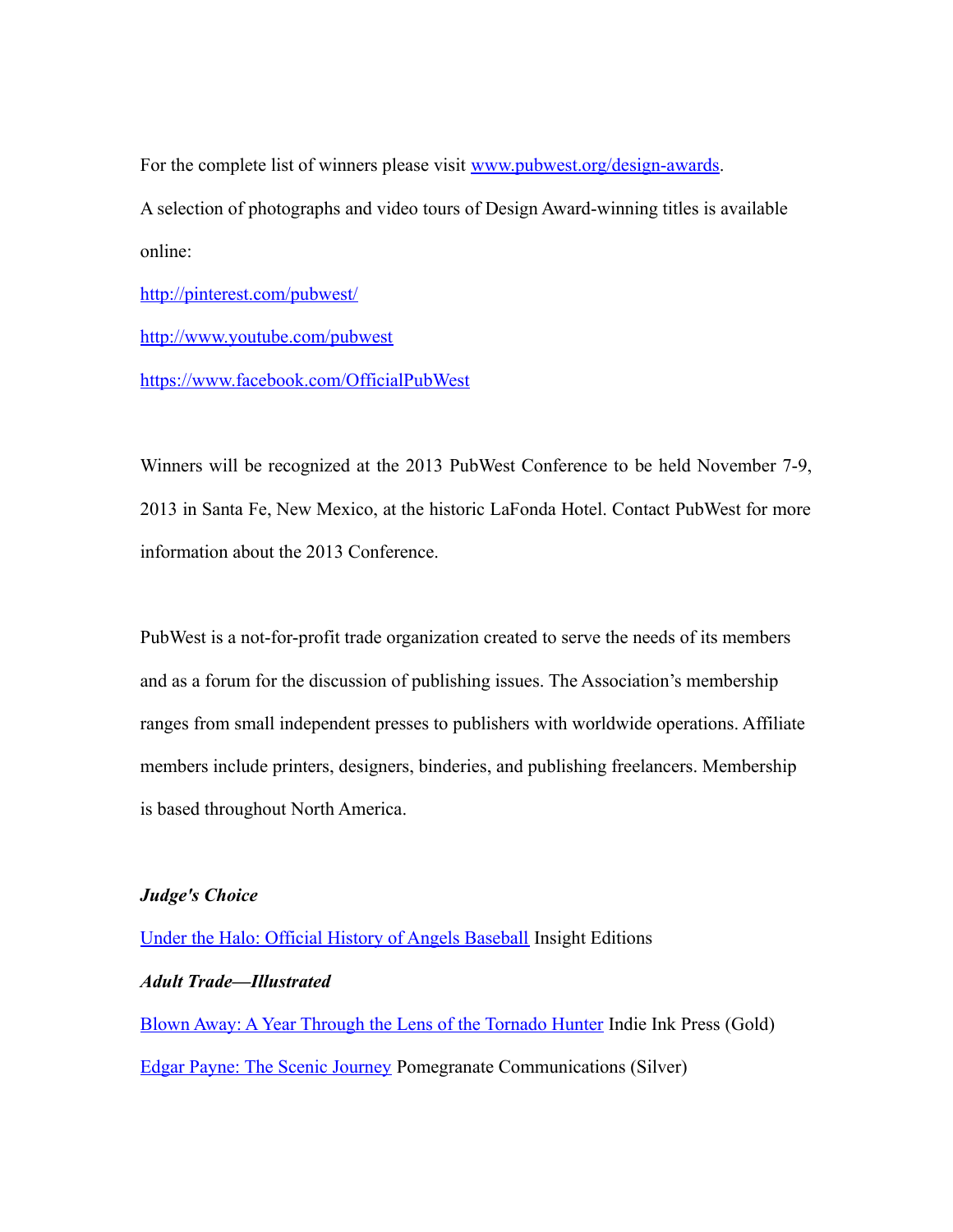#### [On Arctic Ground](http://www.mountaineersbooks.org/On-Arctic-Ground-P955.aspx) Braided River/Mountaineers Books (Bronze)

#### *Adult Trade—Non-Illustrated*

[An Apricot Year](http://www.papalotepress.com/apricot_book.html) Papalote Press (Gold) [A Clamor for Equality](http://ttupress.org/books/a-clamor-for-equality-cloth) Texas Tech University Press (Silver) [With Blood in Their Eyes](http://www.uapress.arizona.edu/Books/bid2365.htm) University of Arizona Press (Bronze)

#### *Children's/Young Adult—Illustrated*

[Golden Domes and Silver Lanterns](http://www.chroniclebooks.com/golden-domes-and-silver-lanterns.html) Chronicle Books (Gold) [Vulture Verses: Love Poems for the Unloved](http://www.prospectparkbooks.com/portfolio-item/vulture-verses-love-poems-for-the-unloved/) Prospect Park Books (Silver) [Whose Tail on the Trail at Grand Canyon](https://www.grandcanyon.org/shop/online-store/whose-tail-trail-grand-canyon) Grand Canyon Associate (Bronze)

#### *Children's/Young Adult—Non-Illustrated*

[Eliza's Journal](http://www.craigmorecreations.com/elizas-journal/) Craigmore Creations (Gold)

[Mira's Diary: Lost in Paris](http://www.sourcebooks.com/store/miras-diary-lost-in-paris.html) Sourcebooks, Inc. (Silver)

[The Stranger Within Sarah Stein](http://ttupress.org/books/the-stranger-within-sarah-stein-cloth) Texas Tech University Press (Bronze)

#### *Academic/Non-Trade*

**[Atomic Comics: Cartoonist Confront the Nuclear World](http://www.unpress.nevada.edu/NewForthcoming/Titles/Atomic%20Comics;2245?1&PHPSESSID=1611acdfd792f398882315f156dab9d6) University of Nevada Press** (Gold)

[The Menial Art of Cooking](http://www.upcolorado.com/book/New_Titles/The_Menial_Art_of_Cooking) University Press of Colorado (Silver)

[Carving Grand Canyon: Evidence, Theories, and Mystery, 2nd Edition](http://www.grandcanyon.org/shop/online-store/geology/carving-grand-canyon-evidence-theories-and-mystery-2nd-edition-wayne) Grand Canyon

Association (Bronze)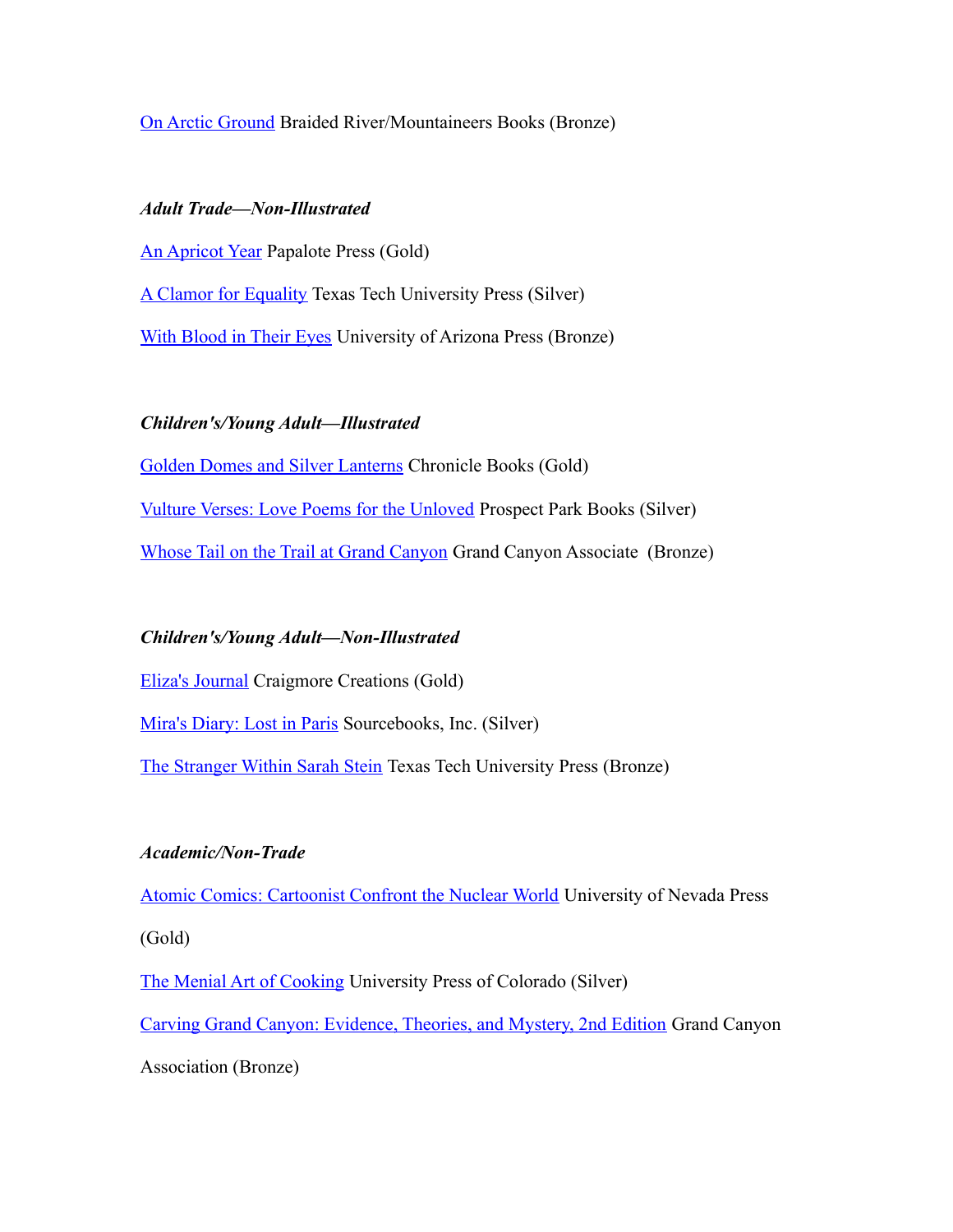[William of Adam: How to Defeat the Saracens](http://www.doaks.org/resources/publications/books-in-print/dumbarton-oaks-medevial-humanities/how-to-defeat-the-saracens) Dumbarton Oaks Research Library (Bronze)

## *Guide/Travel*

[Petroglyphs of the Southwest](http://www.wnpa.org/Merchant2/merchant.mv?Screen=PROD&Store_Code=WNPAS&Product_Code=P1329) Western National Parks Association (Gold)

[Baja California Plant Field Guide 3rd Edition](http://shop.sdnhm.org/a567/books-for-adults/botany/baja-california-plant-field-guild-3rd-edition.html) San Diego Natural History Museum

(Silver)

[101 American Geo](http://mountain-press.com/item_detail.php?item_key=594) Mountain Press Publishing Co. (Bronze)

## *How-To/Craft Book*

[Knit a Monster Nursery](http://www.shopmartingale.com/knit-a-monster-nursery.html) Martingale (Gold)

[Modern Quilts from the Blogging Universe](http://www.shopmartingale.com/modern-quilts-from-the-blogging-universe.html) Martingale (Silver)

[Quilting Modern](http://www.interweavestore.com/quilting-modern-11qm03) Interweave (Bronze)

## *Cookbook*

[The Sprouted Kitchen](http://www.randomhouse.com/book/212200/the-sprouted-kitchen-by-sara-forte) Ten Speed Press (Gold) [The Oregonian](http://www.rlomediaproductions.com/products.html) The Oregonian/Carpe Diem Books (Silver)

[The Blue Bottle Craft of Coffee](http://www.randomhouse.com/book/212395/the-blue-bottle-craft-of-coffee-by-james-freeman-caitlin-freeman-and-tara-duggan) Ten Speed Press (Bronze)

## *Photography*

[Gold and Silver in the Mojave: Images of a Last Frontier](http://www.sunbeltbook.com/book-details?id=456) Sunbelt Publications (Gold) [Fierce Beauty: Preserving the World of Wild Cats](http://www.mandalaeartheditions.com/Fierce-Beauty-Preserving-World-Wild/dp/1601090617) Earth Aware Editions (Silver) [Argyle Armada](http://velopress.com/books/argyle-armada/) VeloPress (Bronze)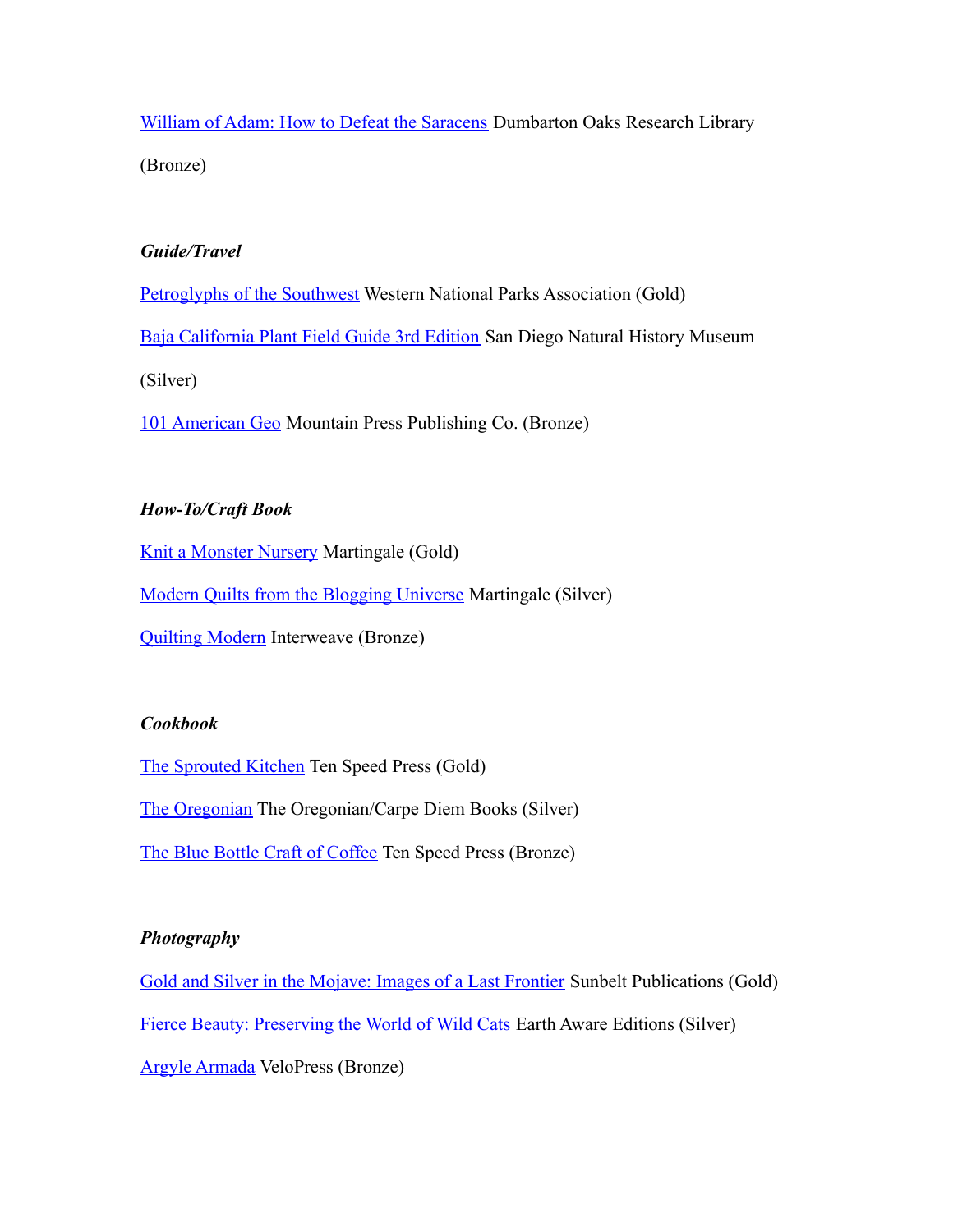[Canadian Folk Art to 1950](http://www.uap.ualberta.ca/UAP.asp?lid=41&bookid=928) University of Alberta Press (Gold) [Jasper Johns Seeing with the Mind's Eye](http://museumstore.sfmoma.org/jajosewimiey.html) San Francisco Museum of Modern Art (Silver) [Genesis: William Blake's Last Illuminated Work](http://www.huntington.org/huntingtonlibrary_bookpublication.aspx?id=9630) Huntington Library Press (Bronze) [Looking East: Rubens's Encounter with Asia](http://www.getty.edu/art/exhibitions/looking_east/publications.html) Getty Publications (Bronze)

#### *Sports/Fitness/Recreation*

[Under the Halo: The Official History of Angel's Baseball](http://www.insighteditions.com/Under-Halo-Pete-Donovan/dp/1608870197) Insight Editions (Gold) [Sports Nutrition for Endurance Athletes, 3rd Edition](http://velopress.com/books/sports-nutrition-for-endurance-athletes-3rd-ed/) VeloPress (Silver) [Swim Speed Secrets for Swimmers and Triathletes](http://velopress.com/books/swim-speed-secrets-for-swimmers-and-triathletes/) VeloPress (Bronze)

#### *Reference*

[Records of North American Whitetail Deer, 5th Edition](http://www.boone-crockett.org/news/WhitetailHuntingBook.asp?area=news) Boone and Crockett Club (Gold) [Compensation & Benefits, 7th Edition](https://www.aahanet.org/Store/ProductDetail.aspx?type=PracticeManagement&code=CBEN7) American Animal Hospital Association (Silver) [Prune Production Manual](http://anrcatalog.ucdavis.edu/Details.aspx?itemNo=3507) University of California Agriculture and Natural Resources (Bronze)

#### *Short Stories/Poetry/Anthologies*

[Must a Violence](http://www.uiowapress.org/books/2012-fall/must-violence.htm) University of Iowa Press (Gold) [Meme](http://www.uiowapress.org/books/2012-fall/meme.htm) University of Iowa Press (Silver)

## *Gift/Holiday/Specialty*

*Art*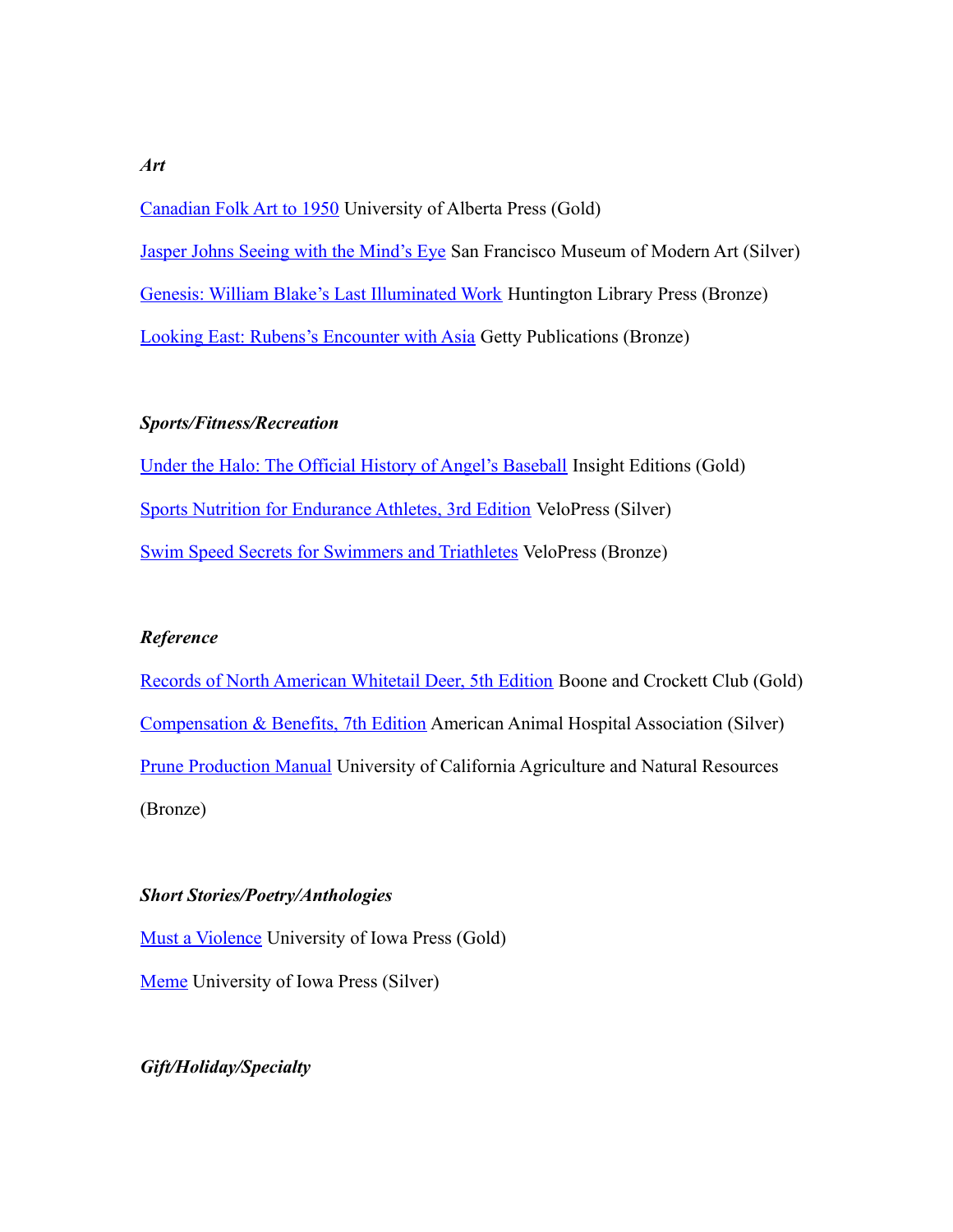[The King of Style: Dressing Michael Jackson](http://www.insighteditions.com/The-King-Style-Dressing-Michael/dp/1608871517) Insight Editions (Gold) [The Dark Knight Manual](http://www.insighteditions.com/Dark-Knight-Manual-Brandon-Snider/dp/1608871045) Insight Editions (Silver) [Diablo III: Book of Cain](http://www.insighteditions.com/Diablo-III-Book-Cain-Deckard/dp/1608870634) Insight Editions (Bronze)

## *Historical/Biographical*

[Yokohama Yankee](http://store.chinmusicpress.com/product/new-orleans-bicycles) Chin Music Press (Gold) [An Eternity of Eagles](http://www.lyonspress.com/an_eternity_of_eagles-9780762780228) Lyons Press, an imprint of Globe Pequot (Silver) [San Marino: A Centennial History](http://www.vromansbookstore.com/san-marino-centennial-history) San Marino Historical Society (Bronze)

#### *Graphic Album—New Material*

[Canada at War](http://www.dmpibooks.com/book/canada-at-war) Douglas & McIntyre (Gold)

## *Jacket Cover/Design—Small Format*

[Hollywood Rides a Bike](http://www.angelcitypress.com/ribi.html) Angel City Press (Gold) [Stalin's Barber: A Novel](http://www.stalinsbarber.com/) Taylor Trade/Rowman & Littlefield (Silver) [Inconsequential Dilemmas](http://www.knockknockstuff.com/catalog/categories/books-other-words/books/inconsequential-dilemmas-45-flowcharts-for-life/) Knock Knock(Bronze)

## *Jacket Cover/Design—Large Format*

[San Marino: A Centennial History](http://www.vromansbookstore.com/san-marino-centennial-history) San Marino Historical Society (Gold) [Flour Water Salt Yeast](http://www.randomhouse.com/book/216098/flour-water-salt-yeast-by-ken-forkish) Ten Speed Press (Silver) [The Oregonian Cookbook](http://www.rlomediaproductions.com/products.html) The Oregonian/ Carpe Diem Books (Silver) [As the Crow Flies](http://velopress.com/books/as-the-crow-flies/) VeloPress (Bronze)